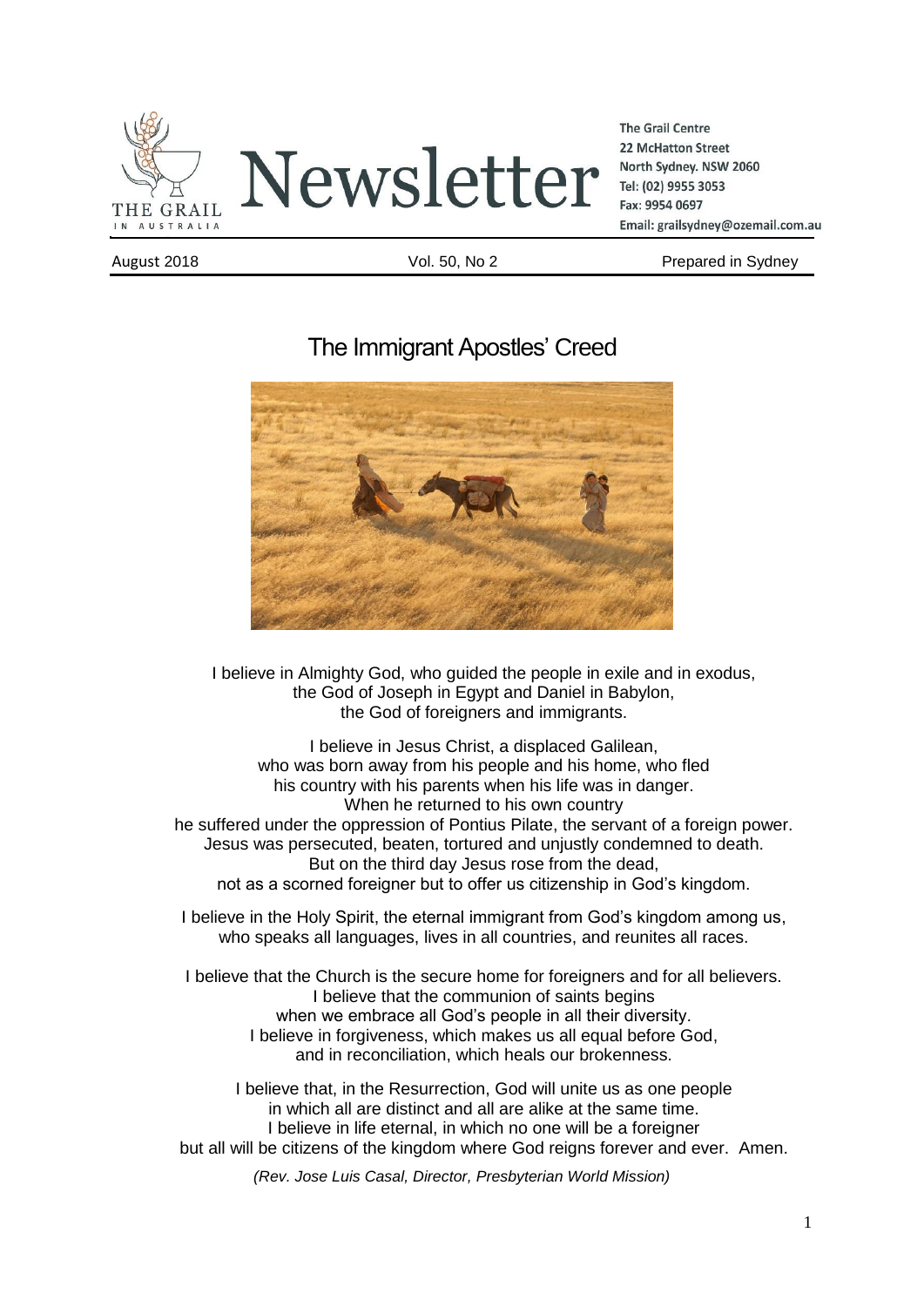### **CONTENTS**

| The immigrant apostles' creed<br>Jose Luis Casal, Cuban immigrant to USA           |         |
|------------------------------------------------------------------------------------|---------|
| News from here and there                                                           | $3 - 8$ |
| Melbourne<br>Sydney<br><b>Brisbane</b><br>Townsville<br>National and International |         |

#### **NAIDOC week reflection 9-10**

### *Tricia Gemmell (Grail Sydney)*

## **PUBLICATIONS**

*A Personal Journal* - \$10 per copy

When you buy one, you gift one to a prisoner in a NSW Correctional Centre Contact [grailjournal@ozemail.com.au](mailto:grailjournal@ozemail.com.au)

#### *Global Justice Overcoming Poverty Bulletin*

4 pages of short up-to-date reports and articles. Free by email To receive a copy, contact [grailsydney@ozemail.com.au](mailto:grailsydney@ozemail.com.au)

#### *Pacific Outlook*

4 pages on economic, social and environmental issues of the small island nations of the Pacific Free by email. To receive a copy, contac[t grailsydney@ozemail.com.au](mailto:grailsydney@ozemail.com.au)

## **ADDRESSES**

The Grail Centre **Andrea** Venier 22 McHatton Street 2/25 McBean Street Tel: 02 9955-3053 Tel: 03 9548-9432 Fax: 02 9954-0697 [avenier@bigpond.com](mailto:avenier@bigpond.com) [grailsydney@ozemail.com.au](mailto:grailsydney@ozemail.com.au)

Jill Herbert New contact in North Queensland 14 Carawatha Avenue TBA (Brisbane) at Sydney address above. Tel: 07 3351-5390 [vidler\\_herbert@aapt.net.au](mailto:vidler_herbert@aapt.net.au)

North Sydney. NSW 2060. Clayton. VIC 3168. (Melbourne)

Ferny Hills. QLD 4055 Meanwhile, ref. Sheila Hawthorn

Website: [www.grailaustralia.org.au](http://www.grailaustralia.org.au/) Facebook: [www.facebook.com/GrailAustralia/](http://www.facebook.com/GrailAustralia/)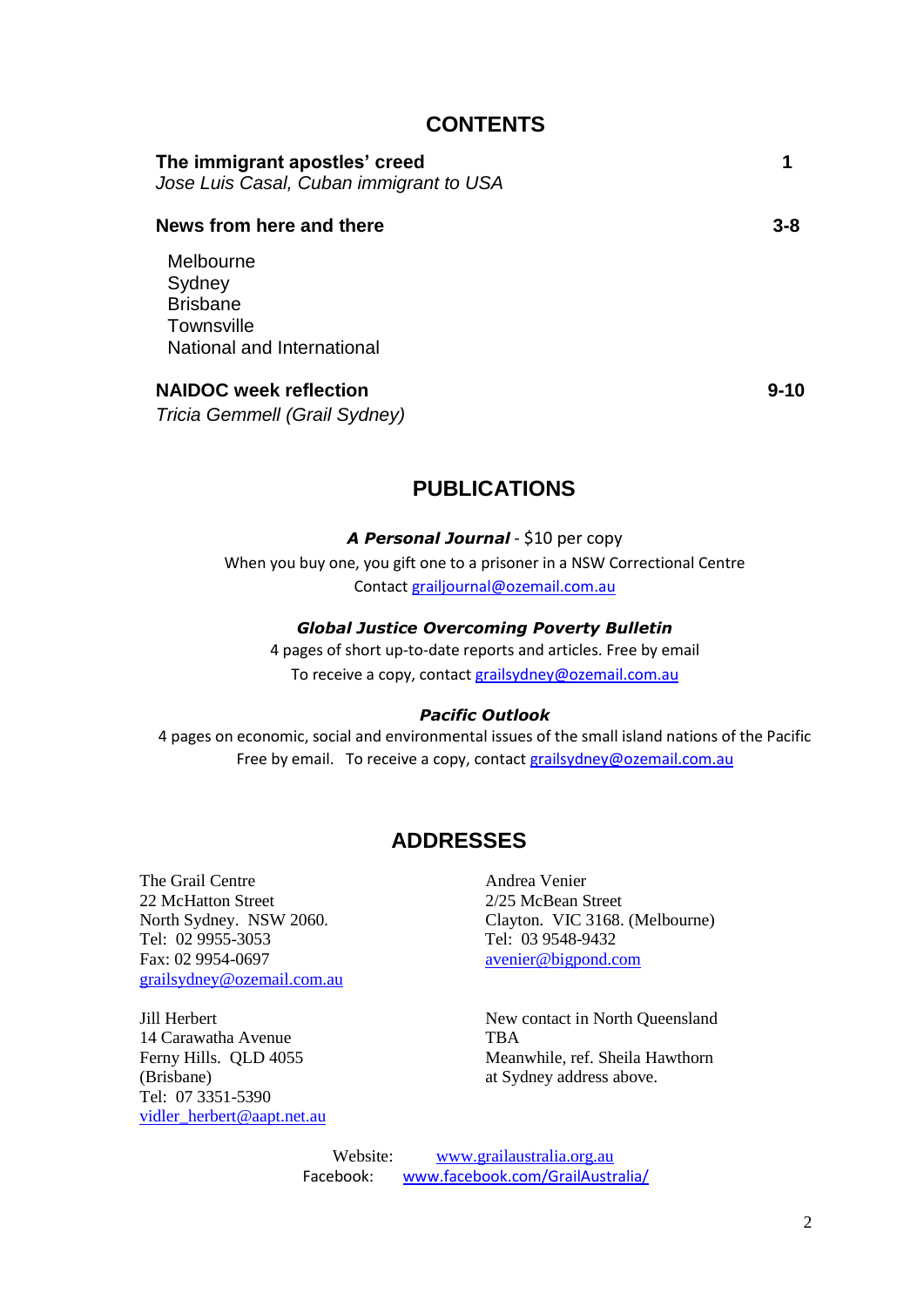# **NEWS FROM HERE AND THERE**

### **Melbourne**

At the time of the publication of our last Newsletter, we were unable to report on some of the events and concerns occurring in Melbourne around Easter. We begin with those updates, followed by the activities of the last few months.

We were all shocked to hear just before Easter that Mark Lockwood, Lauren's husband, had become seriously ill and was rushed to hospital. After some time in hospital and in rehab, Mark was able to return to his home in the Dandenongs. Mark and Lauren have been receiving on-going support from their local Quaker community and we have been praying for Mark's continued recovery.

On Palm Sunday, we held the Holy Week reflection at the Kildara centre. Kathy Wayland, Dinny Culican Ward and Andrea Venier presented material based on a woman's (Miriam's) perspective of the events leading to the Passion. It was a good opportunity to have some quiet space and thoughtful discussion on *Receptivity* and the approaching Easter season. There were about twelve present, but news of it attracted wide interest so we hope we will see more of these like-minded people in the future.

On the Tuesday evening of Holy Week, Kathy and Andrea had the good fortune to participate in *The Last Corroboree*, a Last Supper ritual and meal with an indigenous focus, held at the Aboriginal Catholic Ministry. It was a moving and enriching experience, and we would highly recommend it to interested members and friends. The prayer stones we purchased for the Grail National Assembly were made by a local indigenous woman who works with the Ministry. We hope to grow our connection with the Ministry in the future.

In early April, many of us were delighted to spend a Saturday afternoon at Dinny's 85th birthday party. It was a happy time spent with her family and friends, and included a piper performing some Scottish favourites while Dinny joined him in singing. We enjoyed sharing in the anecdotes and expressions of gratitude for her amazing life thus far!

We had more celebratory news when Jo Flynn married her partner of 20 years, Joan, in mid-April. We wish them many more years together of good health and happiness. Although belated, the Melbourne group is planning a party later in September to carry on the good cheer.

Our annual Big Morning Tea fundraiser for the Cancer Council and the Christina Ghobadi Foundation was held in late May. It was a wonderful, warm event with twenty-six attendees. Special thanks to Kathy and Daryl Wayland for hosting and to Vali Ghobadi for setting up items for sale. Everyone came attired in a wide variety of head gear in support of Ann Niall who was undergoing chemo treatment at the time. Our reflection was a heart-felt remembrance of loved ones taken by cancer and a boost to those courageously fighting the disease. We raised an amazing \$1,015! This will pay for three wellness grants for young people dealing with cancer as well as a donation to cancer research.

Thinking about other members who have been unwell, we are pleased that Joanna Waite and Alice and Kevin Ley seem to have improved. Irena Dunn's condition was finally diagnosed and she has been much better, and we are glad that Ann Niall has finished her six months' course of chemo and radiation and is doing very well. She will have 'top up' treatments for the next two years. We admire the courage and vitality of these dear women.

We have had visitors in and out of 'Hesed' this year. Alison has been down from Sydney a couple of times over recent months and we hosted Mary and Ken Hanley while they were in Melbourne for medical treatment. There will be more visitors in the coming weeks. In the meantime, our *lectio divina* reflections continue every fortnight at 'Hesed' and are well attended and rewarding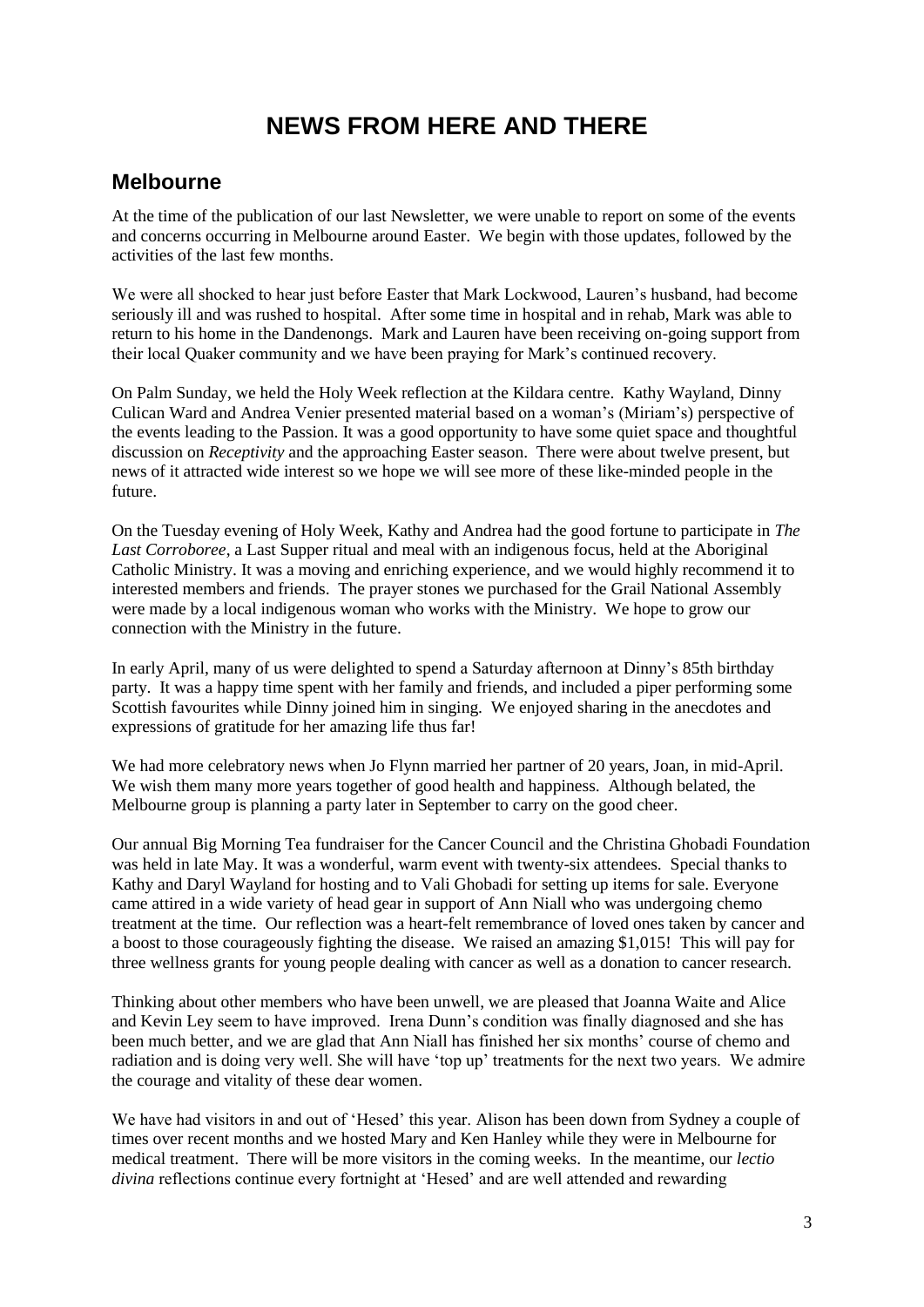experiences. Kathy, Irena and June Ryan are in the process of designing bathroom improvements for 'Hesed'. The Body Corporate is also arranging necessary exterior renovations.

May and June were also busy times pre-paring for the National General Assembly (NGA). The Melbourne participants (Genny Grabau, Carol Farmer, Dinny, Kathy and Andrea) wish to thank Sydney members, especially Tricia Gemmell and Anne Day, for their wonderful work and hospitality. We congratulate the National Team on the inspiring program. We also want to acknowledge Mount St Benedict's and its staff for their care at many special events we have held there over the years.

We are grateful to June and Laurie Ryan for hosting our last two Regional Meetings. June has also offered to produce a new batch of Grail cards, now that we have ironed out some of the production glitches.

Andrea has been liaising with Catalyst for Renewal in Melbourne to advertise *An Evening with John Allen Jnr*: *Pope Francis and the Devolution of Responsibility to the Local Church*, which will be held in Sept-ember. This promises to be a most challenging discussion and, so far, numbers attending are quite strong. We will help with hospitality on the night.

We wish to acknowledge recent deaths of family members of some of our Grail sisters.

We remember Bé Marujo's mother, Maria do Rosario. Bé is a member of the Portuguese Grail who spent a couple of years at 'Hesed' in the 1980s working with us on setting up the Yarraville Neighbourhood House. She had cared for her mother at home and then visited her daily in the nursing home, over many years. Helen Gomez' sister, Mary, died in Singapore recently. Helen's niece, Collette, is Mary's daughter. Collette and her husband Mark attend many of our Melbourne events and are good friends. We remember, too, Brian Mennis, who died a few months back – husband of another Mary and Alice Ley's brother-in-law. We pray for peace for all our sisters and their families.

We acknowledge, too, Evelyn Gigacz, who died a few weeks ago. Evelyn was a former resident at 'Tay Creggan' and long-time friend of The Grail, as was her husband, John. The family generously remembered The Grail in their prayers at Evelyn's funeral and asked those present to make a contribution to our work in Melbourne. We thank them sincerely and pray for them all.

Finally, we want to inform you that Andrea is stepping down from her leadership role in Melbourne for the next few months to help with the care of her mother, Gemma. Regular activities will be maintained with assistance from other members, but development will be scaled down during the rest of this year.

*Andrea Venier*

# **Sydney**

First, a brief overview of some regular scheduled programs and then a variety of other events and activities that have engaged us since our last Newsletter in April.

Every Wednesday evening, 7:30 – 9 pm, a group meets at the Grail Centre, 'Avila', for *lectio divina –* reading a text together, silent contemplation of the text, concluding with a time of free sharing of any insights or comments. We are reading the Gospel of Luke and have reached Chapter 8. No prereading necessary, feel free to join us at any time. Tricia Gemmell is leading two programs: 'Women of Vision' , bi-monthly on Tuesday mornings, entails a collective reading and discussion of interviews with sixteen Grail women responsible for founding The Grail in a range of countries in all six continents. The title of this program is taken from a book in which these interviews have been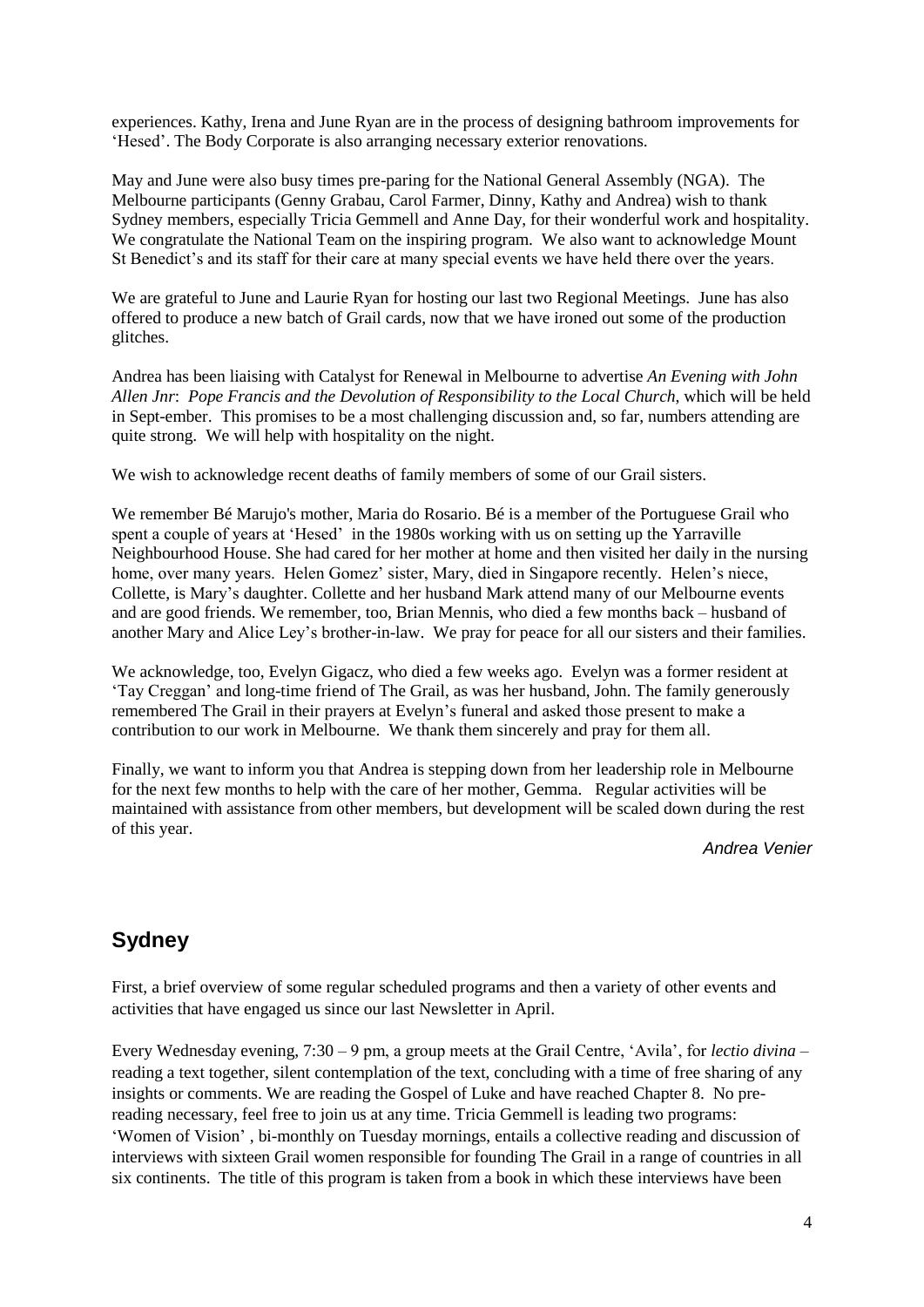published, by Marian Ronan and Mary O'Brien (Grail USA). There are two meetings left to run in September and November.

'The Grail meets *Laudato Si'*' relates Pope Francis' encyclical to the vision and mission of The Grail. The meetings are monthly on Saturday mornings, 10 am - 12 noon. The next and final session is on 8th September. Each session, while part of a series, has its own discrete topic, so new participants are welcome at any time.

As for our monthly Book Club**,** convened by Sonia Mrva, our most recent choice was Mary Shelley's *Frankenstein,* celebrating its bicentenary this year*,* which *easily* provided thought-provoking material for a night's discussion. We talked about modernity, atheism, romanticism, electricity, original sin, science and social responsibility, the atomic bomb, contemporary experiments with 'creating life', acceptance and exclusion, and more, would you believe. In September, we take a leap to contemporary American literature with Lionel Shriver's *The Standing Chandelier*.

Working as we do in collaboration with a number of organisations and groups engaged in the same areas of mission, the weeks fly by. We have been active in the Working Group of the Australian Fair Trade and Investment Networ**k** (AFTINET) since its inception in 2000. This year's fund-raising dinner in May was particularly successful as AFTINET's reputation for reliable information and consistent campaigning on justice in trade agreements continues to grow.

The Islamic Sciences and Research Academy of Australia (ISRA) invited two Grail members to their Spirit of Ramadan Iftar Dinner in June. Our association with members of ISRA goes back eight years. They are always generous sharing their resources; and this interfaith dinner, with prayer, a reading from the Koran, a poem of Rumi, tributes to friends of other faith traditions and warm conversation, was a fine example of this. Fr Chris Riley, CEO of Youth off the Streets, was the guest speaker, held in high regard for his work with Muslims, especially his assistance in building an orphanage in Aceh, Indonesia, after the tsunami of 2004.

The Columban Mission Society celebrated a centenary this year with their characteristic hospitality. A large number attended a Eucharist and dinner (another interfaith gathering, since Christian-Muslim dialogue is a work of the Columbans in Sydney) and, again, two of us were invited to enjoy the delight of community with many friends.

On Earth Day, the New South Wales branch of the Australian Christian Meditation community organised a gathering where Rev. Linda Chapman was the principal speaker. Linda is an Anglican priest and founder of Open Sanctuary, a contemplative community at Tilba Tilba, committed to sustainable living principles. From her deep faith she drew her listeners into a greater awareness of the profound interconnected-ness of creation and our personal need to cherish this.

The Catholic Archdiocesan office for social justice held a day in May that focussed on two issues: solar energy and anti-slavery projects. Kathleen Molony of the Anti-Slavery Network shocked us with the information that there are approximately '4300 slaves in Australia at present'. This Network is connecting with victims of mistreatment and oppression, especially migrant workers.

If you haven't seen it and get a chance to do so, we recommend the documentary film, *Disaster Capitalism,* the result of six years' research by writer Antony Loewenstein and film-maker Thor Neuriter. Promoted by Aid/Watch and Jubilee Australia, the film takes us to Afghanistan, Haiti and Papua New Guinea to show the dark side of West-ern aid, when, after a disaster in a country, global aid funds from governments with political objectives combine with investments from multinational corporations seeking assets and profits, and so gain control over future developments in the receiving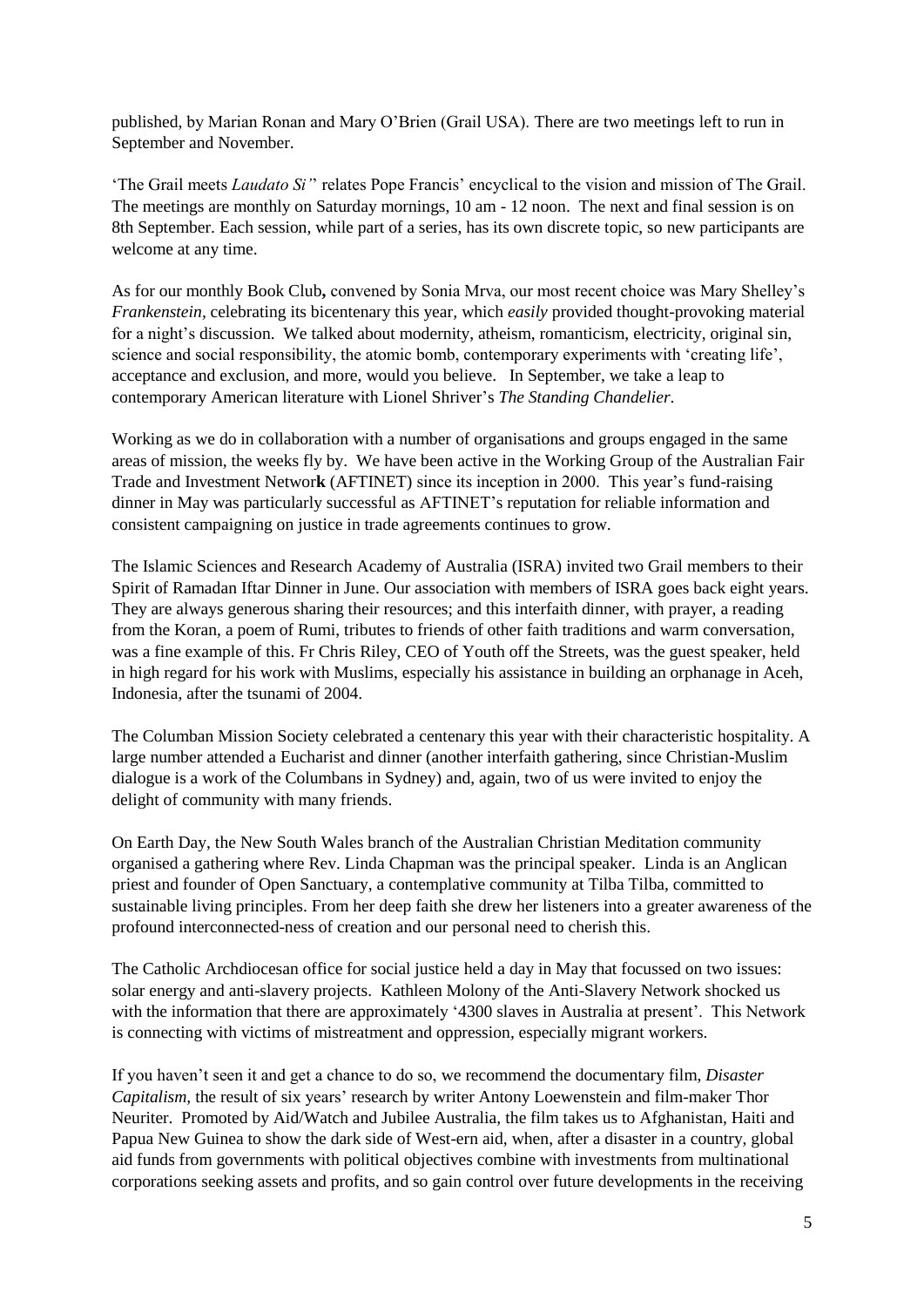country. In other words, the film addresses the question, 'When aid and politics meet business, who really gains from the global aid industry?' and urges action for change.

Looking ahead into September and October, Catalyst for Renewal and The Grail are jointly presenting on 9th September this year's **[Rosemary Goldie Lecture](http://bit.ly/RosemaryGoldieLecture2018)** by John Allen, American journalist and specialist in Vatican affairs. The topic will be *Pope Francis' Efforts for Reform: Implications for the Australian Church preparing for its Plenary Council.* 

Speaking of the Council, we will try to con-tribute to the renewal and reform of the Australian Church through our submissions and activities. At the same time, we are seeking to encourage the participation of young adults in this project of personal and community growth in the Spirit.

We were happy to hear that, on October 13, Pope Paul VI and Bishop Oscar Romero (El Salvador) will be acknowledged as saints of the universal church. We plan to celebrate on that date with an evening Eucharist and meal at the Grail Centre, beginning at 5 pm. Monday 15th is the feast day of Teresa of Avila after whom our Sydney house is named. We shall include her in our celebrations, too.

Helen Gomez has been twice back to Singapore and Malaysia in recent weeks, as two of her older sisters died after long periods of illness. The first was Sr Collette, a Sister of the Good Shepherd in Singapore; the second was Mary, a well-known and respected educator, who was living with her husband, George, in Johore. We share the sadness of loss with Helen and all the members of the Gomez family and pray especially for George in his loneliness.

Very recently we joined the Barnes family in the Uniting Church, Epping, to farewell Nan, aged 93, who died in her sleep in Northaven Nursing Home, Turramurra. The funeral service was a warm celebration of Nan's wonderfully open-hearted life, a blessed occasion for everyone there.

#### *Alison Healey and Sheila Hawthorn*

## **Brisbane**

We have had a wealth of gatherings this season. In May, June and July we met at Justice Place and studied the book, *Women of Vison,* by Marian Ronan and Mary O'Brien (Grail USA). *Women of Vison* is based on research and interviews with 16 founders of the International Grail movement in various countries which we felt deserved our close attention. Leading the sessions were Tricia Gemmell, on holiday from Sydney, Ann Aboud, Jill Herbert and Helen Jeffcoat. We tried to bring the chapters to life, adding stories of our own meetings with these Grail women and how influential they had been. The program was well attended - and the splendid afternoon teas enjoyed by all.

In August and September, we have scheduled a two-part series of reflections on con-temporary movements in spirituality. The first was *Reflecting on Contemporary Eco-Spirituality*, presented by Janet Galos, drawing on the insights of Elizabeth Johnson, Teilhard de Chardin, Thomas Berry, Denis Edwards and others. Janet focussed on why we need a new spirituality for a new era and the qualities of this new spirituality. Janet is a teacher who has studied theology and follows related interests in eco-spirituality, Christian feminism, Indigenous spiritualties and meditation.

The second reflection in September is titled, *The Wind Blows Where it Chooses* (John 3:8) and will be led by Kevin Treston. He will 'explore why movements in con-temporary spiritualties are emerging in the Christian world today: what cultural and religious influences in our world, especially in Western cultures, are both generating a recovery of traditional spiritual practices and nurturing new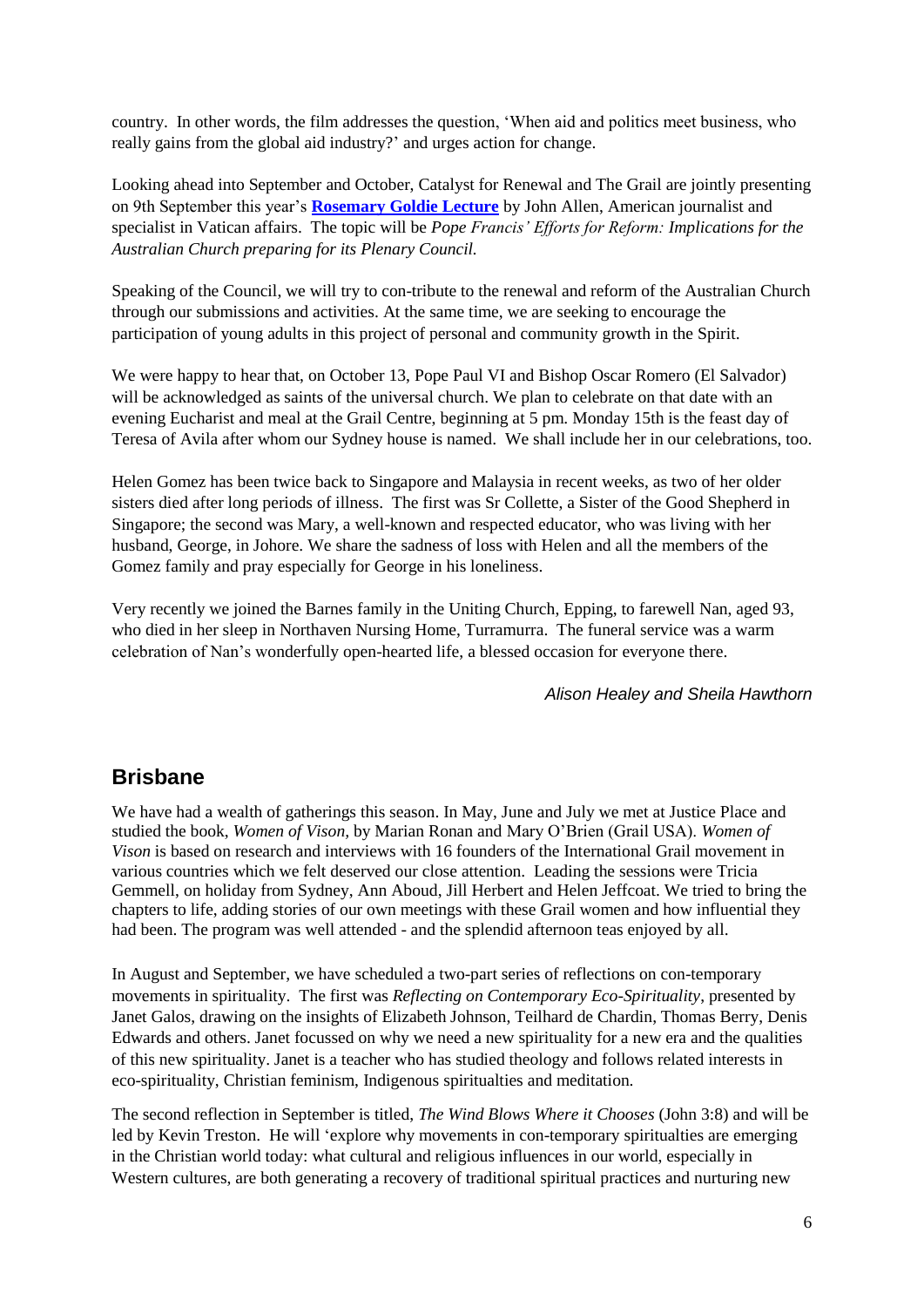expressions of spirituality'. Kevin has worked in a ministry of teaching and consultancy for many years throughout Australia and in several other countries.

We are indebted to Judy Brown for arranging for these talks to be held at Delamore Village, Kedron, and to Ann Aboud for organising these events which are indeed food for the soul. After which, we are all looking forward to our November retreat on Bribie Island.

*Helen Jeffcoat*

## **Townsville**

On Tuesday, 31 July 2018, at the Ville Resort (Casino), the Townsville Multicultural Support Group (TMSG) Inc. celebrated 25 years of positive contributions and achievements and courageous responses to challenges, in service of the multicultural community of Townsville. It is a work done in collaboration with many other services and individuals, including migrants and refugees now Townsville residents. The TMSG addresses communal and individual needs of migrants and refugees and seeks their participation in and contribution to an enhanced quality of life for our multi-cultural society.

The celebration began with a breakfast event featuring presentations by Marie Sellstrom from Rural Australians for Refugees, Abdul Razaaq, an asylum seeker living in Dandenong who shared his journey and philosophy of 'Don't give up, give back,' and Mi Mi Khaine, who, from her own experience, highlighted the challenges of settling in Townsville.

There was a book launch also of a beautifully presented publication documenting 25 years of migrant and refugee resettlement in North Queensland and the role of the TMSG.

I sat in the room and observed the many people present and realised how many I knew personally from my work with TMSG and with the Queensland Program of Assistance to Survivors of Torture and Trauma. This wonderful celebration was made especially enjoyable for me by the presence of Sheila Hawthorn who had been President of TMSG Management Committee for many years, providing support for refugees and migrants in their resettlement.

While Sheila was here, we enjoyed a happy evening with Deb Pennington and Cheryl Bacchini dinner and lots of conversation. As a relatively new Grail member, I learned more about Grail activities in Townsville emanating from their home over the years. Then Sheila and I spent a valuable morning together reviewing and organising accumulated Grail resources and correspondence for their future archiving. In all, a stimulating time.

Archbishop Emeritus Leonard Faulkner, described as 'a modest Catholic of great influence' died in Adelaide in May. Before being appointed to the leadership of the Archdiocese of Adelaide, he was Bishop of Townsville  $(1967 - 83)$ , where The Grail was responsible for the St Raphael's Women's College on the University campus. Always interested in our activities, he became a long-time friend. Mourners at his funeral were reminded that 'he was the first bishop in Australia to include a lay woman in church governance and to remove sexist language from liturgical texts'. Leonard Faulkner encouraged people and trusted in their integrity. May he rest in peace

*Consulata Sakaria*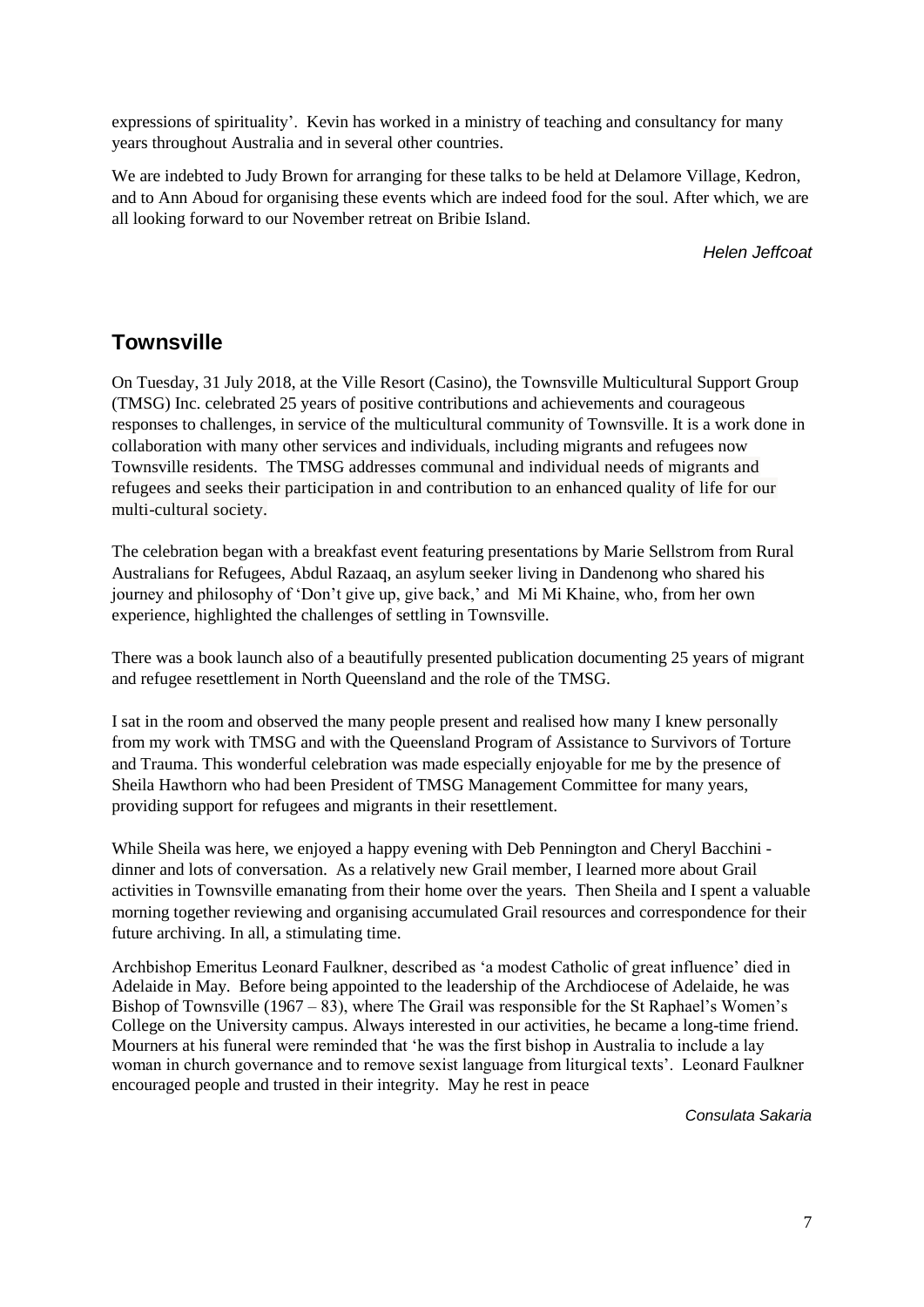# **National**

Our National General Assembly gathered at Mount St Benedict's Conference Centre, Pennant Hills, Sydney, over the long weekend in June, Friday 8th to Monday 11th. As usual, we collectively funded the meeting, sharing costs so that members however far away they lived could attend. So a good, and lively, representation from our various regional groups gathered across 1600kms for a very enjoyable and encouraging few days.

Drawing from Judy Cannato's book, *Field of Compassion: How the new cosmology is transforming spiritual lif*e, Elizabeth Lee set the spirit of the weekend, 'We are the ones we have been waiting for'. And the Melbourne group gave evidence of this from the start with what seemed to me to be a beautifully focussed introductory prayer ritual.

The next days were given over to the usual things that must be done at Assemblies. Summary reports, covering the years since the last Assembly, had been circulated in advance. These were prepared by the National Team and other teams responsible for national administration and projects, and from the

Regional Groups and work teams focussed in particular areas of Grail mission. We discussed these in terms of achievements and shortcomings, recommendations and future plans. Policy documents were reviewed and ratified for the coming period. The strategic plan drawn up in the previous year was reaffirmed, especially the focus on outreach and involvement of young adults.

Perhaps, this all sounds rather tedious, but the National Team ensured that sessions were presented in creative and engaging ways and alternated work of the head with nourishment for the heart and spirit. There was good energy throughout and I heard some say that it was the best Assembly we'd had for a while. We are grateful for the care and kindness we received from the Conference Centre staff. Our warm thanks also to Fr Geoffrey Bugden who celebrated the Sunday Eucharist with us in a hopeful and joyful spirit.

We are currently electing a new National Team who will offer leadership and support in the next four years. They will begin their term on January 1, 2019.

*Alison Healey*

# **International**

The International Leadership Team (2018 – 2021) is well launched into a number of projects and activities*. Maria Carlos Ramos* (Portugal) has particular responsibility for the Nucleus members in the movement and has recently announced the International Nucleus Team who will support her in this work over the next four years. They are *Crista Werner* (Germany), *Avelina Kimaro* (Tanzania) and *Martha Heidkamp* (USA). We are grateful for their generosity in offering themselves for this important work.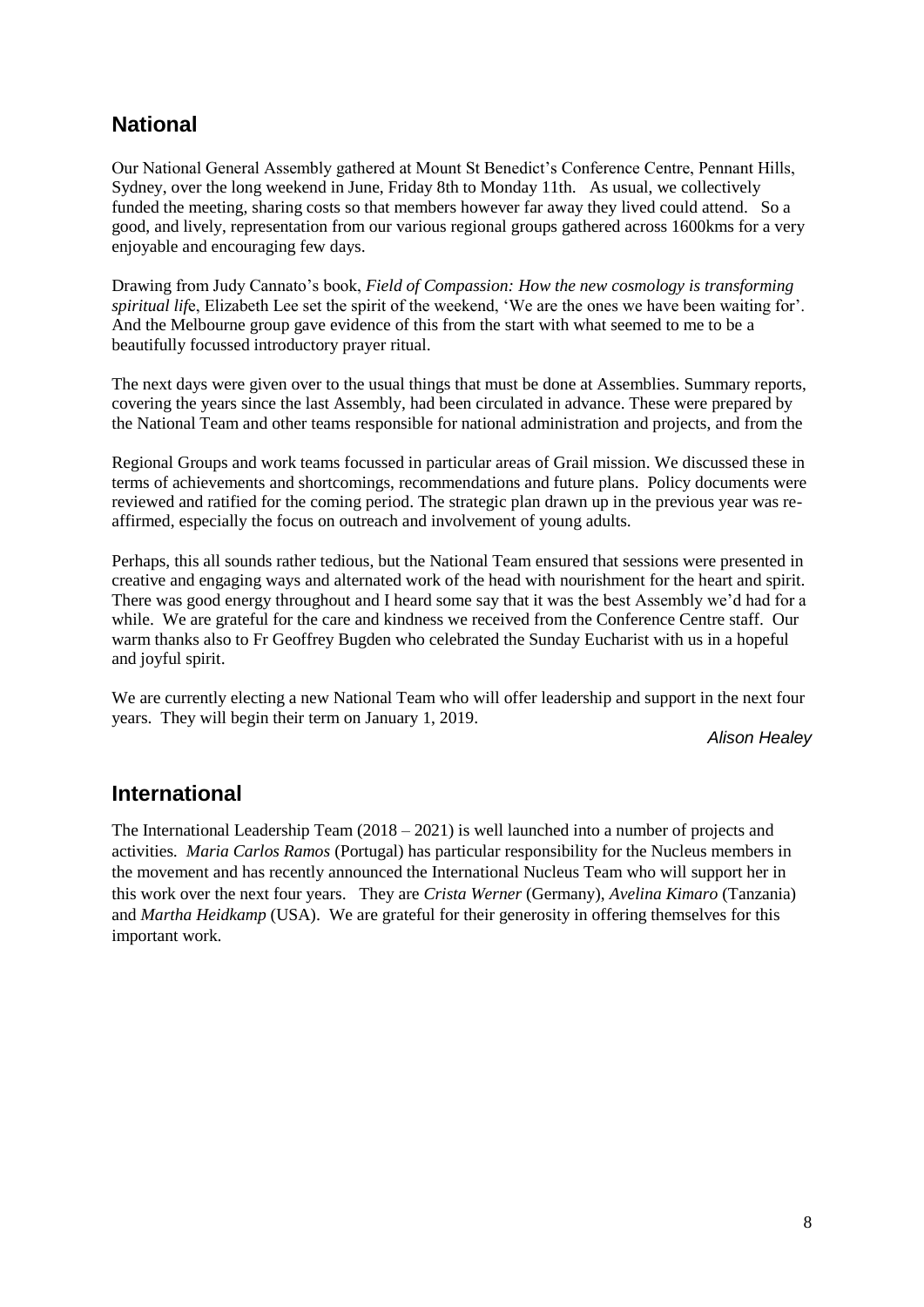# **REFLECTION ON INDIGENOUS ACHIEVEMENT** NAIDOC<sup>1</sup> WEEK 2018

We live at a time when it is no longer possible to be ignorant of the incredible achievement of our Aboriginal peoples. I use the word incredible; because the early Western settlers and explorers who saw it with their own eyes and recorded it in their writings could hardly believe what they saw, and looking through the lenses of racial prejudice and desire for land, they often didn't recognise what was right in front of them, i.e. the knowledge and sophistication in Aboriginal culture.

The written records of those early settlers and explorers, however, are now providing historians and researchers with a very different picture of the first Australians from the one most of us learned in school. Bruce Pascoe, who wrote the very readable *Dark Emu,* looks at the evidence which shows that 'Aboriginal people *did* build houses, *did* build dams, *did* sow, irrigate and till the land, *did* alter the course of rivers, *did* sew their clothes and *did* construct a system of pan-continental government to generate peace and prosperity'. They were not 'hapless wanderers across the soil, mere huntergatherers'.

The truth was suppressed because the truth does not sit well with our story of colonisation. As Pascoe puts it, 'The underestimation of Indigenous achievement was a deliberate tactic of British colonialism'. Perhaps we can be proud that John Bede Polding, Australia's first Catholic Archbishop, was an outspoken and passionate advocate for Aboriginal rights. In his Lenten Pastoral Letter of 1849, he wrote: 'The wretched unfortunate Aborigines of the country – the first occupants of the lands over which your flocks and herds now roam – have a very strong claim upon you. Nor will the Lord hold you innocent if you have not used your best endeavours to promote their temporal and eternal well-being'. It was he who was largely responsible for these words in the Australian Bishops' Pastoral Letter of 1869, 'The Fathers of this Council... desire solemnly to lay upon the conscience of all who have property in these colonies the thought that there is blood upon their land'.

However, the unfortunate truth is that after Polding the views of Church leaders became part of the nationwide 'cult of forgetfulness', the 'Great Australian Silence' about the dispossession of Aboriginal Australia. I believe many Australians now are hungry for the truth. And the truth telling has well and truly begun.

We also need to know the truth of the Frontier Wars. Australian historian, Henry Reynolds, has devoted much of his life's work to researching this history of the conflicts between European settlers and the indigenous people. There seems to me to be a slowly rising tide of Australians who each year unofficially commemorate frontier war killing; furthermore, the debate about Australia Day is not going to go away.

Reconciliation must start with recognising and acknowledging the truth. And the truth expressed in the simplest of terms is this: our modern nation rests on the great tragedy of dispossession of Aboriginal Australians. It is true that we are not the ones who murdered and raped and pillaged to gain possession of the land, but we *are* the beneficiaries of those acts. And I believe we know this.

Reconciliation is a sacrament of healing in the Catholic Church. Expressed simply, it is the act of being sorry, of asking for forgiveness, and of being forgiven. I realise that reconciliation has much broader perspectives than this when we talk about reconciliation with Aboriginal peoples. However,

**.** 

<sup>1</sup> National Aboriginal and Islander Day Observance Committee